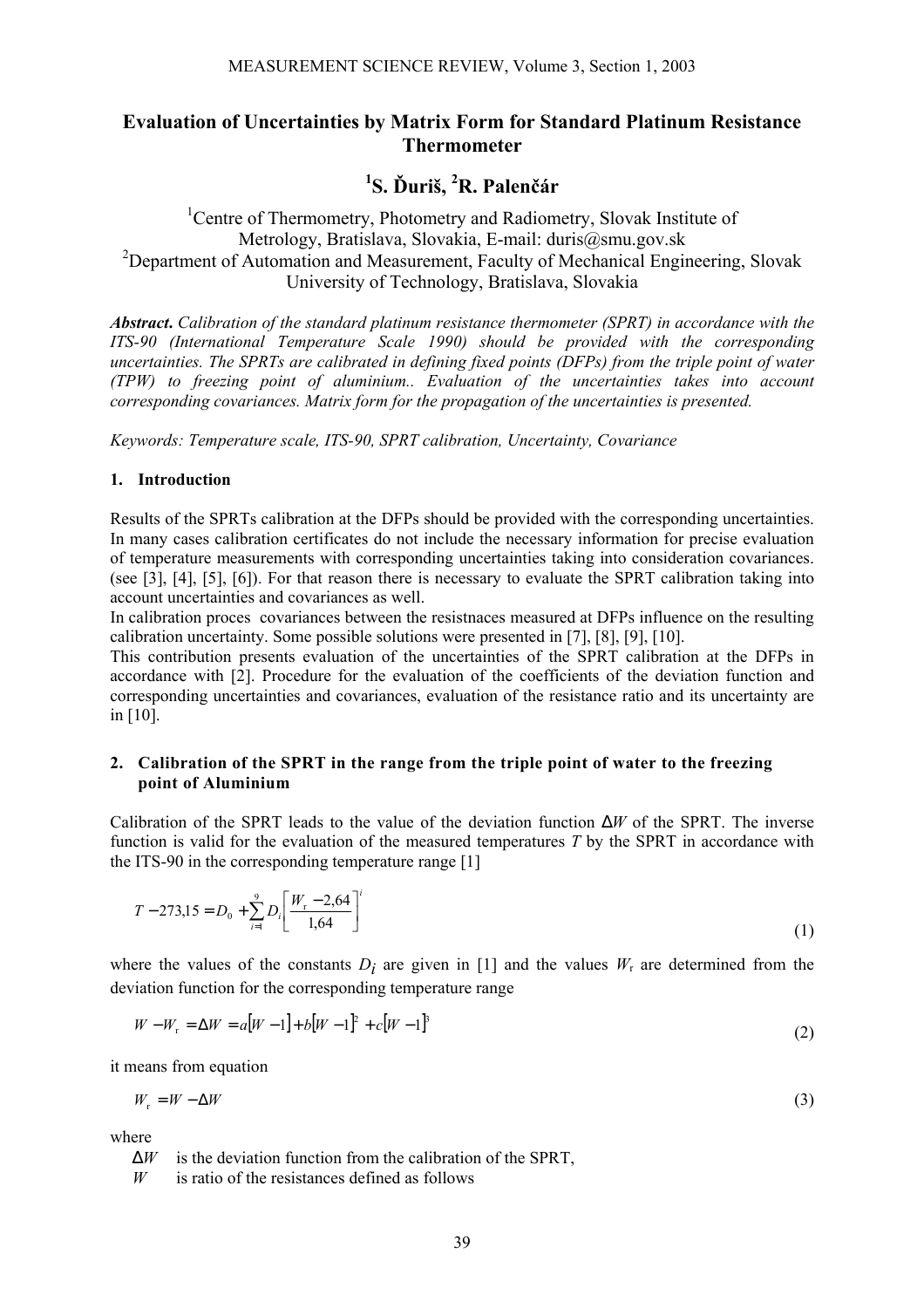$$
W = \frac{R}{R_{\text{TPW}}} \tag{4}
$$

where  $R$  - the resistance of the SPRT corresponding to the temperature  $T$ ,

 $R_{\text{TPW}}$  - the resistance of the SPRT corresponding to the temperature of TPW  $T_{\text{TPW}}$  from the calibration (arithmetic mean of the SPRT resistances measured in the TPW after the measurements in the DFPs (Al, Zn, Sn) which should be taken from calibration).

In order to determine the measured temperature and its uncertainty by the SPRT measurement it should be determined by calibration of the SPRT the values  $R_{TPW}$  and  $\Delta W$  and their uncertainties and covariances between them. We consider that the SPRT was calibrated in the temperature range from 0 °C to 660 °C in accordance with the ITS-90 at the temperatures of TPW ( $T_{\text{TPW}}$ ), freezing points of tin  $(T_{\text{Sn}})$ , zinc  $(T_{\text{Zn}})$  and aluminium  $(T_{\text{Al}})$ . We suppose that we know the measured resistances of the SPRT in the corresponding defining fixed points

$$
\boldsymbol{R}_{\text{DFP}} = (R_{\text{TPWSn}}, R_{\text{TPWZn}}, R_{\text{TPWA1}}, R_{\text{Sn}}, R_{\text{Zn}}, R_{\text{Al}})^{\text{T}}
$$
(5)

We can see the example of calibration data in the Table 1.

Table 1: Measured values

| <b>DFP</b>                 | $TPW_{Sn}$ | $TPW_{Zn}$       | $\mathrm{TPW}_{\mathrm{Al}}$ | Sn         | ∠.⊔             | Al             |
|----------------------------|------------|------------------|------------------------------|------------|-----------------|----------------|
| $(R/\Omega)$<br>Resistance | 24.8002001 | +.8001927<br>24. | 24.8001872                   | 46,9397533 | .7056752<br>63. | .7191875<br>83 |

We suppose the knowledge of variance-covariance matrix associated with the resistance measured at the DFP. Review of the correlations between the measured SPRT resistances are in the Table 3.

| Source                |                          | $\overline{2}$ | 3          | 4          |                | 6                        | Η          | 8                        | 9          | 10         | 11         | $B^*$      | $A^*$      | $\mathrm{C}^*$ |
|-----------------------|--------------------------|----------------|------------|------------|----------------|--------------------------|------------|--------------------------|------------|------------|------------|------------|------------|----------------|
| $u(R_{\text{TPWSn}})$ | $\overline{\phantom{0}}$ | 4,00           | 2,00       | 2,00       | $\blacksquare$ | $\overline{\phantom{a}}$ | 4,90       | 1,50                     | 2,0        | 2,00       | 9,89       | ,258       | 1,98       | 1,273          |
|                       |                          | $.10^{-7}$     | $.10^{-6}$ | $.10^{-6}$ |                |                          | $.10^{-6}$ | $.10^{-9}$               | $.10^{-7}$ | $.10^{-6}$ | $.10^{-6}$ | $.10^{-5}$ | $.10^{-6}$ | $.10^{-5}$     |
| $u(R_{\text{TPWZn}})$ |                          | 4,00           | 2,00       | 2,00       |                | $\overline{\phantom{a}}$ | 4,90       | 1,50                     | 2,0        | 2,00       | 9,89       | ,258       | 1,98       | 1,273          |
|                       |                          | $.10^{-7}$     | $.10^{-6}$ | $.10^{-6}$ |                |                          | $.10^{-6}$ | $.10^{-9}$               | $.10^{-7}$ | $.10^{-6}$ | $.10^{-6}$ | $.10^{-5}$ | $.10^{-6}$ | $.10^{-5}$     |
| $u(R_{\rm TPWAI})$    |                          | 4,00           | 2,00       | 2,00       |                | ٠                        | 4,90       | 1.50                     | 2,0        | 2,00       | 9,89       | .,258      | 1,98       | 1,273          |
|                       |                          | $.10^{-7}$     | $.10^{-6}$ | $10^{-6}$  |                |                          | $.10^{-6}$ | $.10^{-9}$               | $.10^{-7}$ | $.10^{-6}$ | $.10^{-6}$ | $.10^{-5}$ | $.10^{-6}$ | $.10^{-5}$     |
| $u(R_{\rm Sn})$       | 1,934                    | 1,66           | 1,84       | 4,60       | 3,13           | 7,37                     |            |                          | 2,1        | 1,01       | 2,39       | 3,378      | 1,842      | 3,848          |
|                       | $.10^{-5}$               | $.10^{-6}$     | $.10^{-6}$ | $10^{-6}$  | $.10^{-6}$     | $.10^{-6}$               |            |                          | $.10^{-7}$ | $.10^{-5}$ | $.10^{-5}$ | $.10^{-5}$ | $.10^{-5}$ | $.10^{-5}$     |
| $u(R_{Zn})$           | 3,12                     | 1,91           | 1,73       | 4,33       | 3,81           | 6,93                     |            | $\overline{\phantom{a}}$ | 2,7        | 9,53       | 3,21       | 4,67       | 1,734      | 4,981          |
|                       | $.10^{-5}$               | $.10^{-6}$     | $.10^{-6}$ | $.10^{-6}$ | $.10^{-6}$     | $.10^{-6}$               |            |                          | $.10^{-7}$ | $.10^{-6}$ | $.10^{-5}$ | $.10^{-5}$ | $.10^{-5}$ | $.10^{-5}$     |
| $u(R_{Al})$           | 3,974                    | 1,03           | 1.59       | 7.95       | 5,64           | 7,95                     |            | $\overline{\phantom{a}}$ | 3,6        | 1,03       | 3,97       | 5,854      | 2,385      | 6,321          |
|                       | $10^{-5}$                | $10^{-6}$      | $.10^{-6}$ | $10^{-6}$  | $.10^{-6}$     | $.10^{-6}$               |            |                          | $10^{-7}$  | $.10^{-5}$ | $.10^{-5}$ | $.10^{-5}$ | $.10^{-5}$ | $.10^{-5}$     |

Table 2: Review of the uncertainties in the DFPs  $(\Omega)$ 

\*A- type A evaluation of standard uncertainty; \*B-Total type B evaluation of standard uncertainty from the contributions 1-11; \*C-combined standard uncertainty

Contributions of the uncertainty budged for the type B evaluation of uncertainty of the SPRT calibration are in the Tables 2, and 3. In thee case of the measurements of the output signal by AC resistance bridge the components of the uncertainty budget are caused by following effects:

– chemical impurities of the substance in the DFP /column 1 in the Table 2 and 3/

- hydrostatic-head effect (corresponding to location of SPRT sensing element in DFP) /column 2/
- self heating effect (error) of the SPRT /column 3/
- immersion effect (error) of the SPRT /column 4/
- effect of gas pressure in the (metal) DFPs /column 5/
- choice of fixed point value from plateau /column 6/
- isotopic variations (for TPW only) /column 7/
- residual gas pressure in the TPW cell /column 8/
- changes of resistances of standard resistor caused by its temperature changes /column 9/
- non linearity of the resistance bridge /column 10/
- uncertainty of calibration of resistance standard /column 11/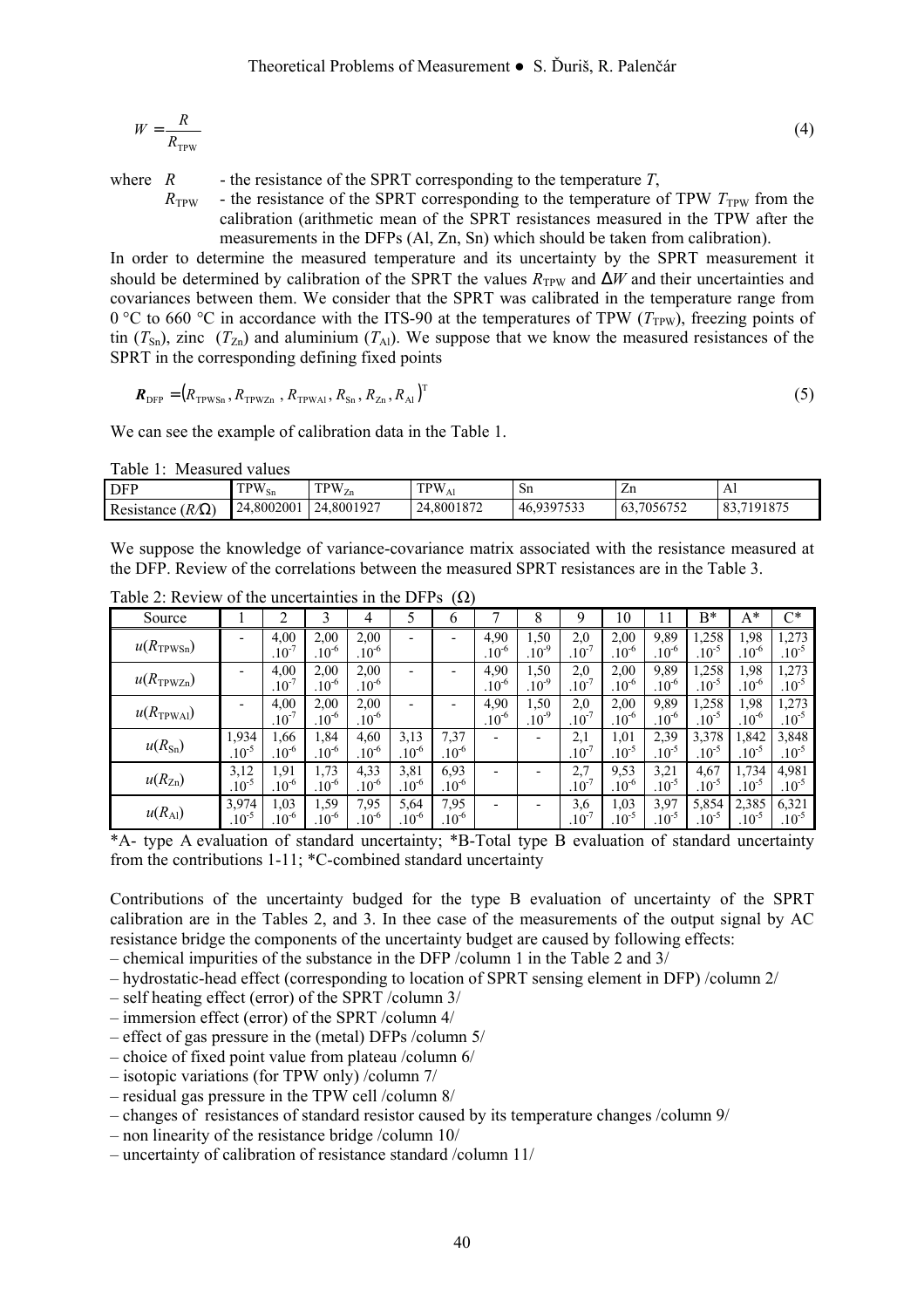| Source                                  |          | $\overline{2}$ | 3 | 4    | 5        | 6        | 7 | 8                        | 9 | 10 | 11 |
|-----------------------------------------|----------|----------------|---|------|----------|----------|---|--------------------------|---|----|----|
| $r(R_{\text{TPWSn}}, R_{\text{TPWZn}})$ |          |                |   |      |          |          |   |                          |   |    |    |
| $r(R_{\text{TPWSn}}, R_{\text{TPWAI}})$ |          |                |   |      |          |          |   |                          |   |    |    |
| $r(R_{TPWZn}, R_{TPWAl})$               |          |                |   |      |          |          |   |                          |   |    |    |
| $r(R_{\text{TPWSn}}, R_{\text{Sn}})$    | $\theta$ | $\theta$       |   | $-1$ | $\Omega$ | $\theta$ |   |                          |   |    |    |
| $r(R_{\text{TPWSn}}, R_{\text{Zn}})$    | $\theta$ | $\theta$       |   | $-1$ | $\Omega$ | $\theta$ |   | $\overline{\phantom{0}}$ |   |    |    |
| $r(R_{\text{TPWSn}}, R_{\text{Al}})$    | $\theta$ | $\theta$       |   | $-1$ | $\Omega$ | $\Omega$ |   |                          |   |    |    |
| $r(R_{TPWZn}, R_{Sn})$                  | $\theta$ | $\theta$       |   | -1   | $\theta$ | $\theta$ |   |                          |   |    |    |
| $r(R_{\text{TPWZn}}, R_{\text{Zn}})$    | $\theta$ | $\theta$       |   | -1   | $\Omega$ | $\theta$ |   |                          |   |    |    |
| $r(R_{\text{TPWZn}}, R_{\text{Al}})$    | $\theta$ | $\theta$       |   | $-1$ | $\Omega$ | $\theta$ |   | $\overline{\phantom{0}}$ |   |    |    |
| $r(R_{TPWAl}, R_{Sn})$                  | $\theta$ | $\theta$       |   | $-1$ | $\Omega$ | $\Omega$ |   |                          |   |    |    |
| $r(R_{TPWAI}, R_{Zn})$                  | $\theta$ | $\theta$       |   | -1   | $\theta$ | $\theta$ |   |                          |   |    |    |
| $r(R_{TPWAI}, R_{Al})$                  | $\Omega$ | $\Omega$       |   | $-1$ | $\Omega$ | $\Omega$ |   |                          |   |    |    |
| $r(R_{\rm Sn}, R_{\rm Zn})$             | $\Omega$ | $\theta$       |   |      | $\Omega$ | $\Omega$ |   |                          |   |    |    |
| $r(R_{\rm Sn}, R_{\rm Al})$             | $\theta$ | $\theta$       |   |      | $\Omega$ | 0        |   |                          |   |    |    |
| $r(R_{\text{Zn}}, R_{\text{Al}})$       | $\theta$ | $\theta$       |   |      | $\Omega$ | $\theta$ |   |                          |   |    |    |

Table 3: Correlation coefficients

Variance-covariance matrix associated to the resistances measured at the fixed points (in  $\Omega^2$ )

$$
\boldsymbol{U}_{R_{\text{DFP}}} = \begin{pmatrix} 1,38.10^{-10} & 1,34.10^{-10} & 1,34.10^{-10} & 2,52.10^{-10} & 3,31.10^{-10} & 4,01.10^{-10} \\ 1,34.10^{-10} & 1,38.10^{-10} & 1,34.10^{-10} & 2,52.10^{-10} & 3,31.10^{-10} & 4,01.10^{-10} \\ 1,34.10^{-10} & 1,34.10^{-10} & 1,38.10^{-10} & 2,52.10^{-10} & 3,31.10^{-10} & 4,01.10^{-10} \\ 2,52.10^{-10} & 2,52.10^{-10} & 2,52.10^{-10} & 1,48.10^{-9} & 8,87.10^{-10} & 1,10.10^{-9} \\ 3,31.10^{-10} & 3,31.10^{-10} & 3,31.10^{-10} & 8,87.10^{-10} & 2,48.10^{-9} & 1,41.10^{-9} \\ 4,01.10^{-10} & 4,01.10^{-10} & 4,01.10^{-10} & 1,10.10^{-9} & 1,41.10^{-9} & 4,00.10^{-9} \end{pmatrix}
$$

Uncertainty of calibration  $u_{cal}(W_r)$  (for the non-random *R*) is (see. [10])

$$
u_{\text{cal}}^{2}\left(W_{r}\right) = u_{\text{cal}}^{2}\left(W\right) + A_{W\text{sn}}^{2}u^{2}\left(W_{\text{sn}}\right) + A_{W\text{zn}}^{2}u^{2}\left(W_{\text{zn}}\right) + A_{W\text{Al}}^{2}u^{2}\left(W_{\text{Al}}\right) +
$$
\n
$$
2A_{W\text{sn}}A_{W\text{zn}}u\left(W_{\text{sn}}\right), W_{\text{zn}}\right) + 2A_{W\text{sn}}A_{W\text{Al}}u\left(W_{\text{sn}}\right), W_{\text{Al}}\right) + 2A_{W\text{zn}}A_{W\text{Al}}u\left(W_{\text{zn}}\right), W_{\text{Al}}\right) +
$$
\n
$$
2A_{W\text{sn}}u\left(W_{r}\right), W_{\text{sn}}\right) + 2A_{W\text{zn}}u\left(W_{r}\right), W_{\text{zn}}\right) + 2A_{W\text{Al}}u\left(W_{r}\right), W_{\text{Al}}\right) =
$$
\n
$$
= u_{\text{cal}}^{2}\left(W\right) + u^{2}\left(\Delta W\right) + 2u_{\text{cal}}\left(W_{r}\Delta W\right)
$$
\n(6)

Contribution of terms of equation (6) to the calibration uncertainty of the SPRT are in graphs 1 and 2.

*Graph 1:Contributions to SPRT uncertainty from terms of eq. (6)*